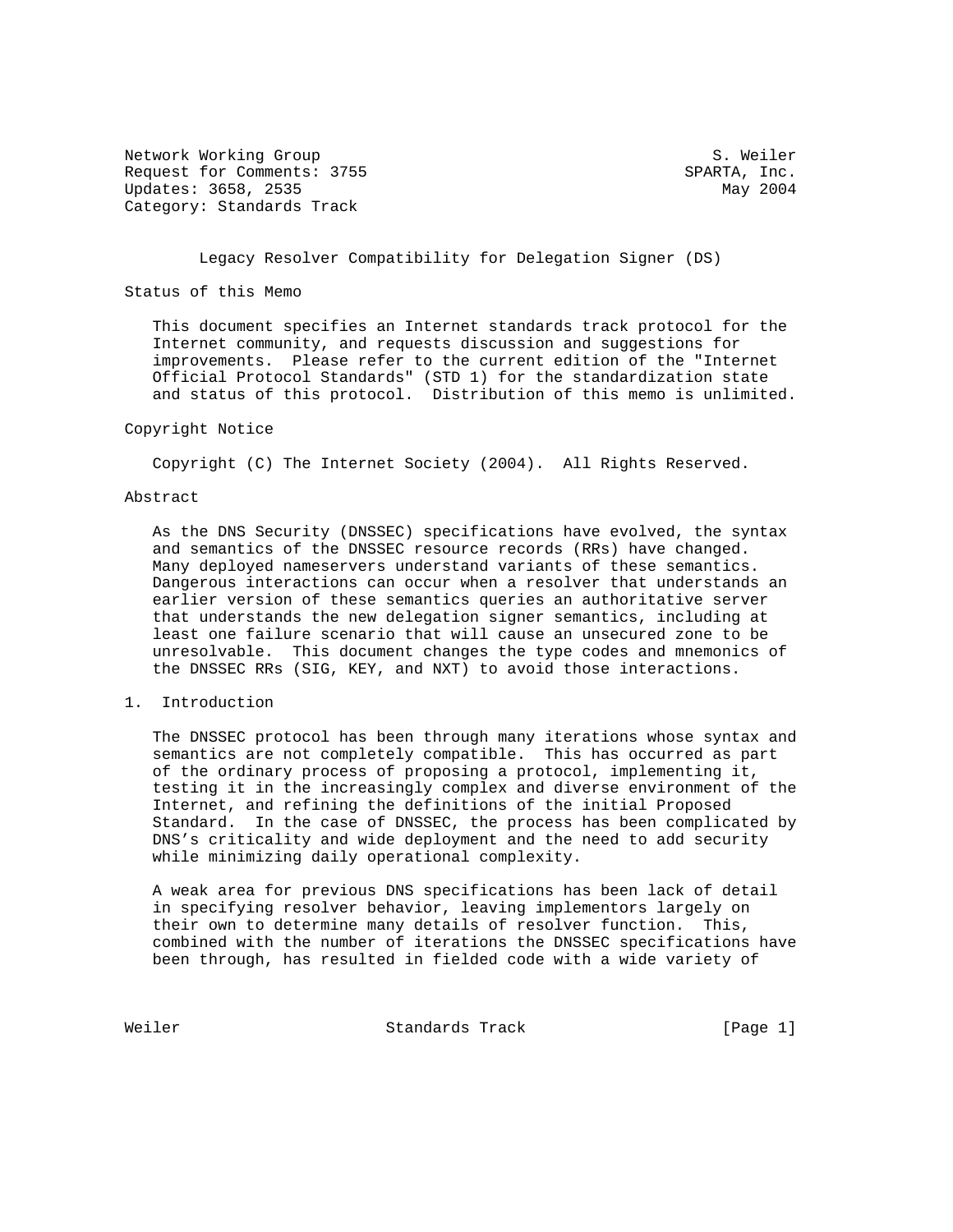behaviors. This variety makes it difficult to predict how a protocol change will be handled by all deployed resolvers. The risk that a change will cause unacceptable or even catastrophic failures makes it difficult to design and deploy a protocol change. One strategy for managing that risk is to structure protocol changes so that existing resolvers can completely ignore input that might confuse them or trigger undesirable failure modes.

 This document addresses a specific problem caused by Delegation Signer's (DS) [RFC3658] introduction of new semantics for the NXT RR that are incompatible with the semantics in [RFC2535]. Answers provided by DS-aware servers can trigger an unacceptable failure mode in some resolvers that implement RFC 2535, which provides a great disincentive to sign zones with DS. The changes defined in this document allow for the incremental deployment of DS.

### 1.1. Terminology

 In this document, the term "unsecure delegation" means any delegation for which no DS record appears at the parent. An "unsecure referral" is an answer from the parent containing an NS RRset and a proof that no DS record exists for that name.

 The key words "MUST", "MUST NOT", "REQUIRED", "SHALL", "SHALL NOT", "SHOULD", "SHOULD NOT", "RECOMMENDED", "MAY", and "OPTIONAL" in this document are to be interpreted as described in [RFC2119].

# 1.2. The Problem

 Delegation Signer (DS) introduces new semantics for the NXT RR that are incompatible with the semantics in RFC 2535. In RFC 2535, NXT records were only required to be returned as part of a non-existence proof. With DS, an unsecure referral returns, in addition to the NS, a proof of non-existence of a DS RR in the form of an NXT and SIG(NXT). RFC 2535 didn't specify how a resolver was to interpret a response with RCODE=0, AA=0, and both an NS and an NXT in the authority section. Some widely deployed 2535-aware resolvers interpret any answer with an NXT as a proof of non-existence of the requested record. This results in unsecure delegations being invisible to 2535-aware resolvers and violates the basic architectural principle that DNSSEC must do no harm -- the signing of zones must not prevent the resolution of unsecured delegations.

#### 2. Possible Solutions

 This section presents several solutions that were considered. Section 3 describes the one selected.

Weiler **Standards Track** [Page 2]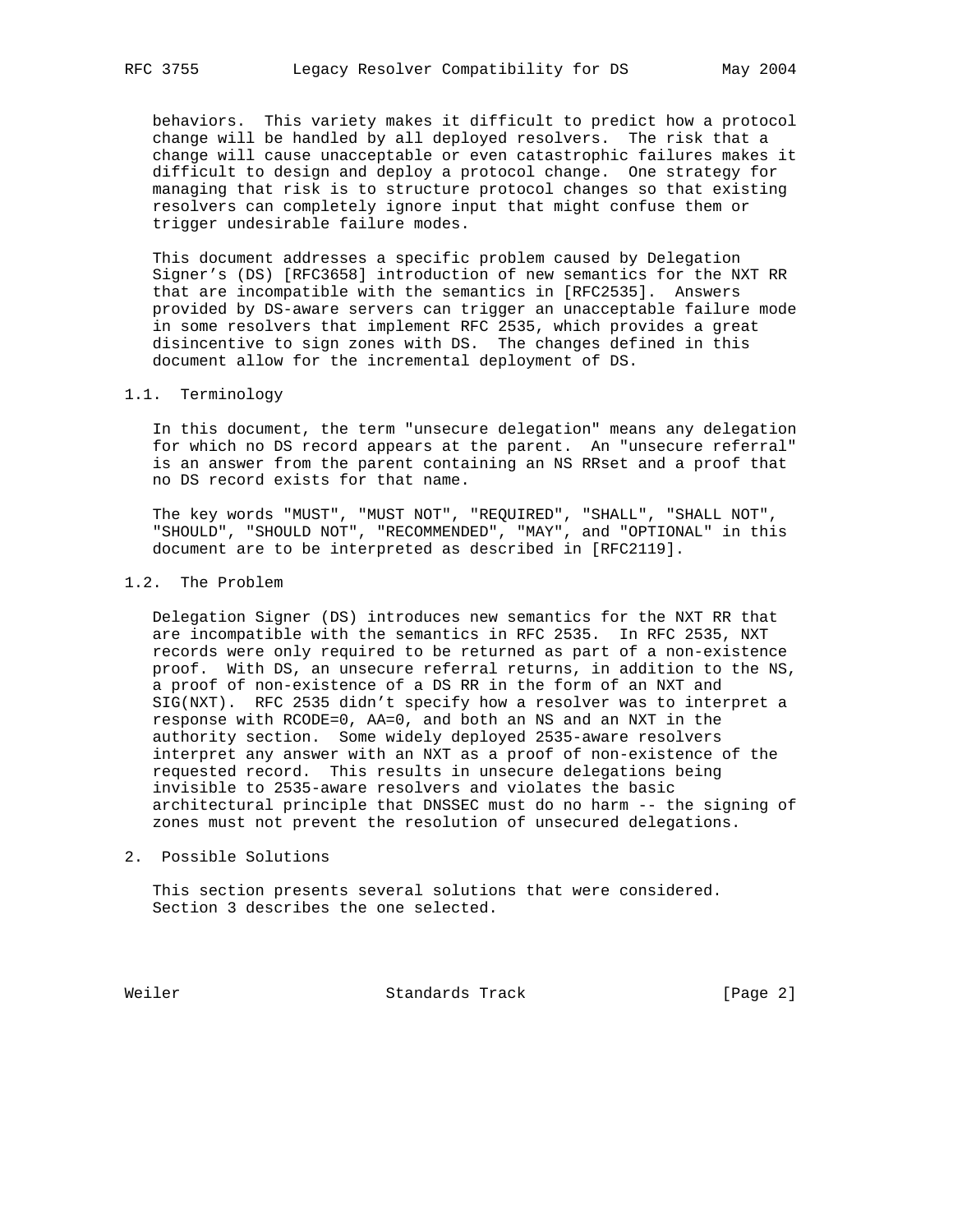# 2.1. Change SIG, KEY, and NXT type codes

 To avoid the problem described above, legacy (RFC2535-aware) resolvers need to be kept from seeing unsecure referrals that include NXT records in the authority section. The simplest way to do that is to change the type codes for SIG, KEY, and NXT.

 The obvious drawback to this is that new resolvers will not be able to validate zones signed with the old RRs. This problem already exists, however, because of the changes made by DS, and resolvers that understand the old RRs (and have compatibility issues with DS) are far more prevalent than 2535-signed zones.

## 2.2. Change a subset of type codes

 The observed problem with unsecure referrals could be addressed by changing only the NXT type code or another subset of the type codes that includes NXT. This has the virtue of apparent simplicity, but it risks introducing new problems or not going far enough. It's quite possible that more incompatibilities exist between DS and earlier semantics. Legacy resolvers may also be confused by seeing records they recognize (SIG and KEY) while being unable to find NXTs. Although it may seem unnecessary to fix that which is not obviously broken, it's far cleaner to change all of the type codes at once. This will leave legacy resolvers and tools completely blinded to DNSSEC -- they will see only unknown RRs.

### 2.3. Replace the DO bit

 Another way to keep legacy resolvers from ever seeing DNSSEC records with DS semantics is to have authoritative servers only send that data to DS-aware resolvers. It's been proposed that assigning a new EDNS0 flag bit to signal DS-awareness (tentatively called "DA"), and having authoritative servers send DNSSEC data only in response to queries with the DA bit set, would accomplish this. This bit would presumably supplant the DO bit described in [RFC3225].

 This solution is sufficient only if all 2535-aware resolvers zero out EDNS0 flags that they don't understand. If one passed through the DA bit unchanged, it would still see the new semantics, and it would probably fail to see unsecure delegations. Since it's impractical to know how every DNS implementation handles unknown EDNS0 flags, this is not a universal solution. It could, though, be considered in addition to changing the RR type codes.

Weiler **Standards Track** [Page 3]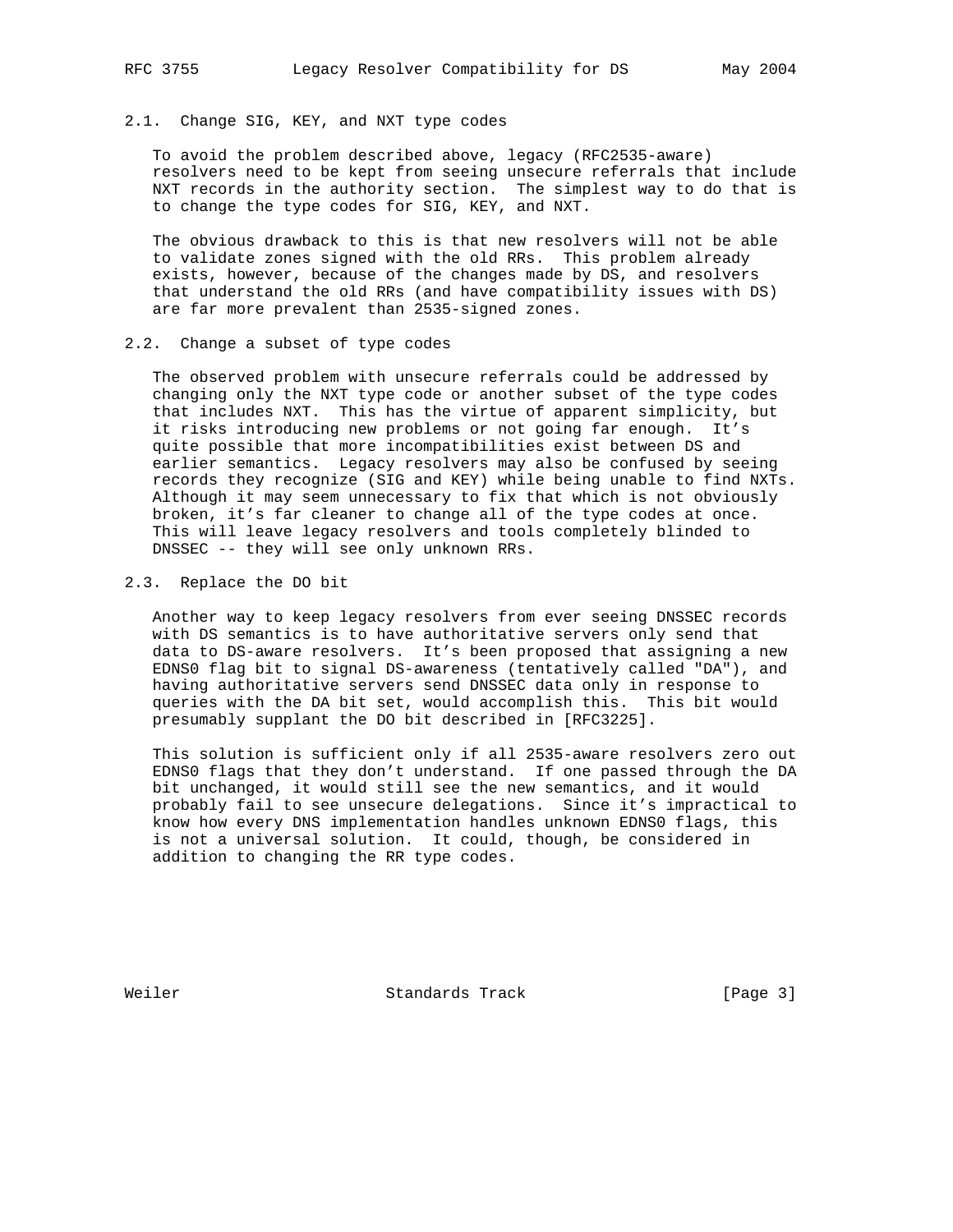Another possible solution is to increment the EDNS version number as defined in [RFC2671], on the assumption that all existing implementations will reject higher versions than they support, and retain the DO bit as the signal for DNSSEC awareness. This approach has not been tested.

# 2.5. Do nothing

 There is a large deployed base of DNS resolvers that understand DNSSEC as defined by the standards track RFC 2535 and [RFC2065] and, due to under specification in those documents, interpret any answer with an NXT as a non-existence proof. So long as that is the case, zone owners will have a strong incentive to not sign any zones that contain unsecure delegations, lest those delegations be invisible to such a large installed base. This will dramatically slow DNSSEC adoption.

 Unfortunately, without signed zones there's no clear incentive for operators of resolvers to upgrade their software to support the new version of DNSSEC, as defined in RFC 3658. Historical data suggests that resolvers are rarely upgraded, and that old nameserver code never dies.

 Rather than wait years for resolvers to be upgraded through natural processes before signing zones with unsecure delegations, addressing this problem with a protocol change will immediately remove the disincentive for signing zones and allow widespread deployment of DNSSEC.

3. Protocol changes

 This document changes the type codes of SIG, KEY, and NXT. This approach is the cleanest and safest of those discussed above, largely because the behavior of resolvers that receive unknown type codes is well understood. This approach has also received the most testing.

 To avoid operational confusion, it's also necessary to change the mnemonics for these RRs. DNSKEY will be the replacement for KEY, with the mnemonic indicating that these keys are not for application use, per [RFC3445]. RRSIG (Resource Record SIGnature) will replace SIG, and NSEC (Next SECure) will replace NXT. These new types completely replace the old types, except that SIG(0) [RFC2931] and TKEY [RFC2930] will continue to use SIG and KEY.

Weiler **Standards Track** [Page 4]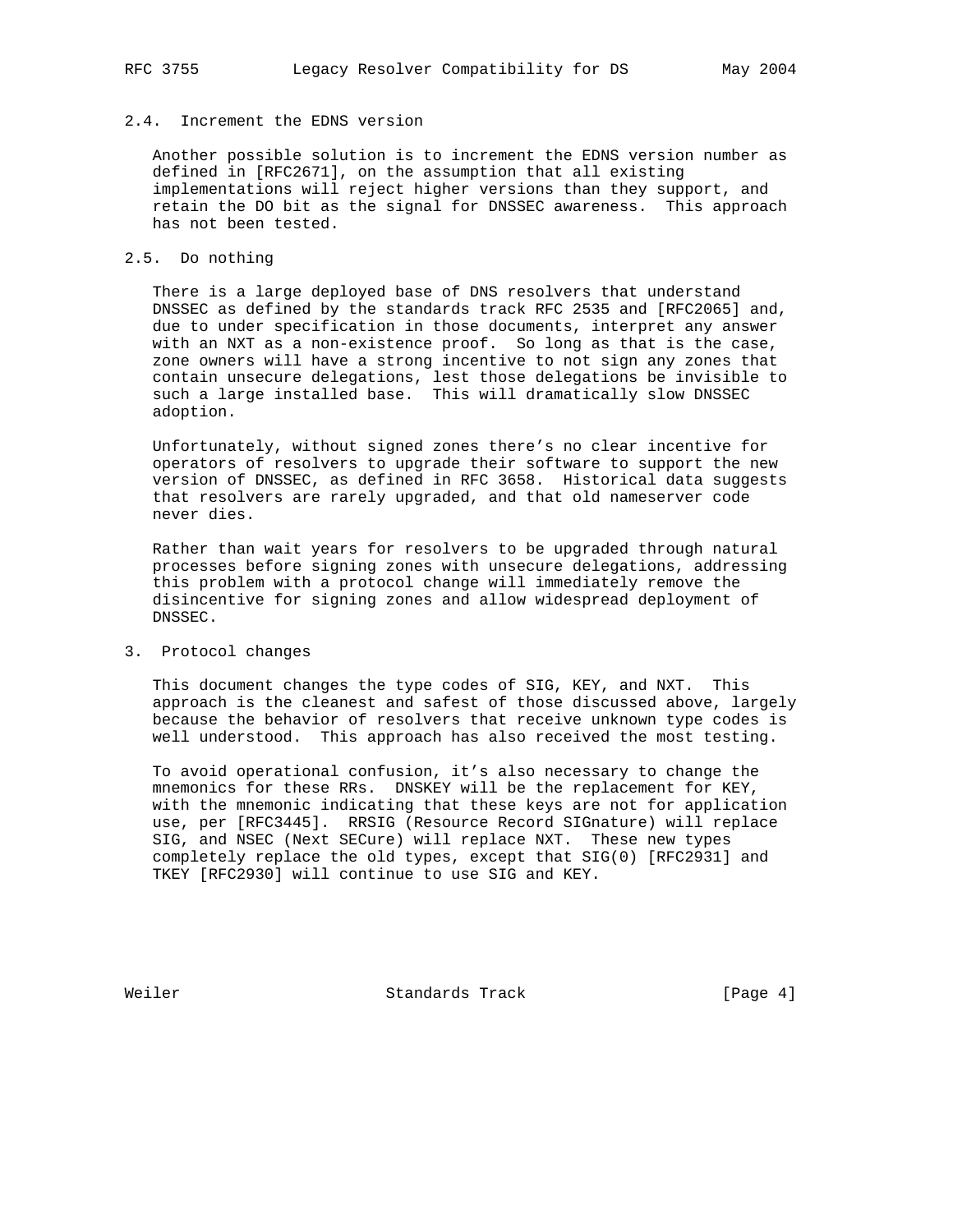The new types will have exactly the same syntax and semantics as specified for SIG, KEY, and NXT in RFC 2535 and RFC 3658 except for the following:

- 1) Consistent with [RFC3597], domain names embedded in RRSIG and NSEC RRs MUST NOT be compressed,
- 2) Embedded domain names in RRSIG and NSEC RRs are not downcased for purposes of DNSSEC canonical form and ordering nor for equality comparison, and
- 3) An RRSIG with a type-covered field of zero has undefined semantics. The meaning of such a resource record may only be defined by IETF Standards Action.

 If a resolver receives the old types, it SHOULD treat them as unknown RRs and SHOULD NOT assign any special meaning to them or give them any special treatment. It MUST NOT use them for DNSSEC validations or other DNS operational decision making. For example, a resolver MUST NOT use DNSKEYs to validate SIGs or use KEYs to validate RRSIGs. If SIG, KEY, or NXT RRs are included in a zone, they MUST NOT receive special treatment. As an example, if a SIG is included in a signed zone, there MUST be an RRSIG for it. Authoritative servers may wish to give error messages when loading zones containing SIG or NXT records (KEY records may be included for SIG(0) or TKEY).

 As a clarification to previous documents, some positive responses, particularly wildcard proofs and unsecure referrals, will contain NSEC RRs. Resolvers MUST NOT treat answers with NSEC RRs as negative answers merely because they contain an NSEC.

- 4. IANA Considerations
- 4.1. DNS Resource Record Types

 This document updates the IANA registry for DNS Resource Record Types by assigning types 46, 47, and 48 to the RRSIG, NSEC, and DNSKEY RRs, respectively.

 Types 24 and 25 (SIG and KEY) are retained for SIG(0) [RFC2931] and TKEY [RFC2930] use only.

Type 30 (NXT) should be marked as Obsolete.

Weiler **Standards Track** [Page 5]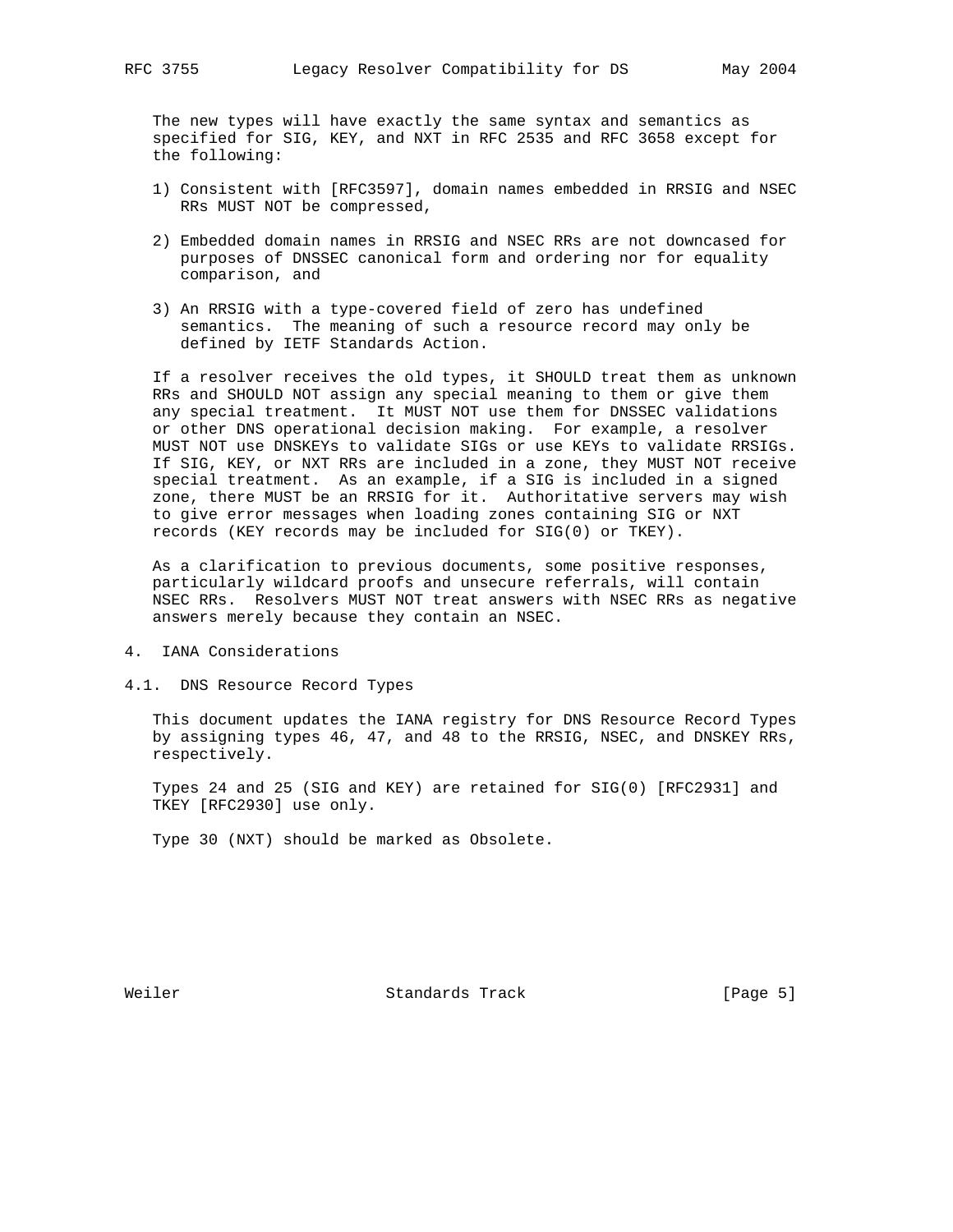## 4.2. DNS Security Algorithm Numbers

 To allow zone signing (DNSSEC) and transaction security mechanisms (SIG(0) and TKEY) to use different sets of algorithms, the existing "DNS Security Algorithm Numbers" registry is modified to include the applicability of each algorithm. Specifically, two new columns are added to the registry, showing whether each algorithm may be used for zone signing, transaction security mechanisms, or both. Only algorithms usable for zone signing may be used in DNSKEY, RRSIG, and DS RRs. Only algorithms usable for SIG(0) and/or TSIG may be used in SIG and KEY RRs.

 All currently defined algorithms except for Indirect (algorithm 252) remain usable for transaction security mechanisms. Only RSA/SHA-1 [RFC3110], DSA/SHA-1 [RFC2536], and private algorithms (types 253 and 254) may be used for zone signing. Note that the registry does not contain the requirement level of each algorithm, only whether or not an algorithm may be used for the given purposes. For example, RSA/MD5, while allowed for transaction security mechanisms, is NOT RECOMMENDED, per [RFC3110].

 Additionally, the presentation format algorithm mnemonics from [RFC2535] Section 7 are added to the registry. This document assigns RSA/SHA-1 the mnemonic RSASHA1.

 As before, assignment of new algorithms in this registry requires IETF Standards Action. Additionally, modification of algorithm mnemonics or applicability requires IETF Standards Action. Documents defining a new algorithm must address the applicability of the algorithm and should assign a presentation mnemonic to the algorithm.

# 4.3. DNSKEY Flags

 Like the KEY resource record, DNSKEY contains a 16-bit flags field. This document creates a new registry for the DNSKEY flags field.

 Initially, this registry only contains an assignment for bit 7 (the ZONE bit). Bits 0-6 and 8-15 are available for assignment by IETF Standards Action.

#### 4.4. DNSKEY Protocol Octet

 Like the KEY resource record, DNSKEY contains an eight bit protocol field. The only defined value for this field is 3 (DNSSEC). No other values are allowed, hence no IANA registry is needed for this field.

Weiler **Standards Track** [Page 6]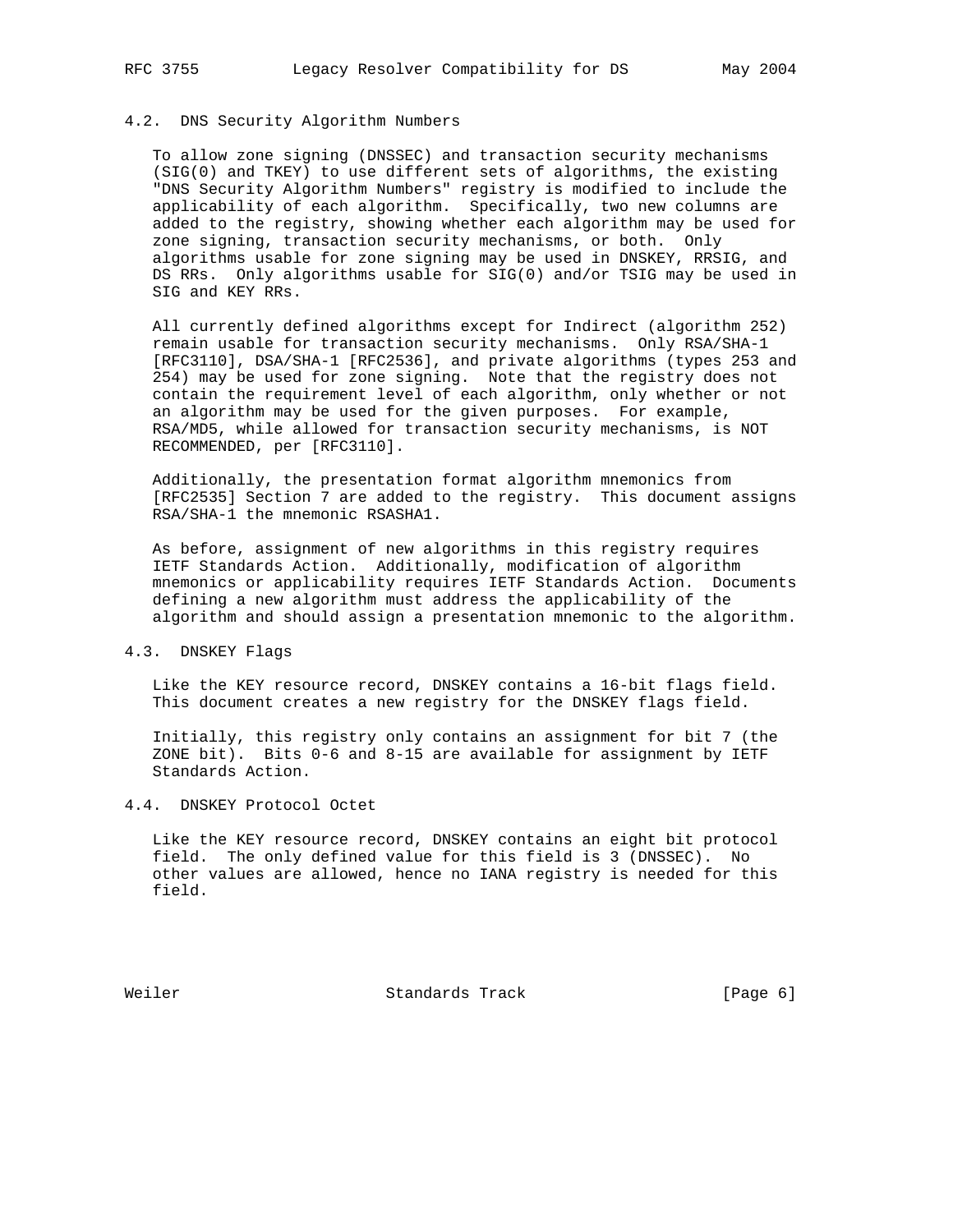### 5. Security Considerations

 The changes introduced here do not materially affect security. The implications of trying to use both new and legacy types together are not well understood, and attempts to do so would probably lead to unintended and dangerous results.

 Changing type codes will leave code paths in legacy resolvers that are never exercised. Unexercised code paths are a frequent source of security holes, largely because those code paths do not get frequent scrutiny.

 Doing nothing, as described in section 2.5, will slow DNSSEC deployment. While this does not decrease security, it also fails to increase it.

- 6. References
- 6.1. Normative References
	- [RFC2119] Bradner, S., "Key words for use in RFCs to Indicate Requirement Levels", BCP 14, RFC 2119, March 1997.
	- [RFC2535] Eastlake, D., "Domain Name System Security Extensions", RFC 2535, March 1999.
	- [RFC2536] Eastlake, D., "DSA KEYs and SIGs in the Domain Name System (DNS)", RFC 2536, March 1999.
	- [RFC2930] Eastlake, D., "Secret Key Establishment for DNS (TKEY RR)", RFC 2930, September 2000.
	- [RFC2931] Eastlake, D., "DNS Request and Transaction Signatures (SIG(0)s)", RFC 2931, September 2000.
	- [RFC3110] Eastlake, D., "RSA/SHA-1 SIGs and RSA KEYs in the Domain Name System (DNS)", RFC 3110, May 2001.
	- [RFC3658] Gudmundsson, O., "Delegation Signer (DS) Resource Record (RR)", RFC 3658, December 2003.

Weiler **Standards Track** [Page 7]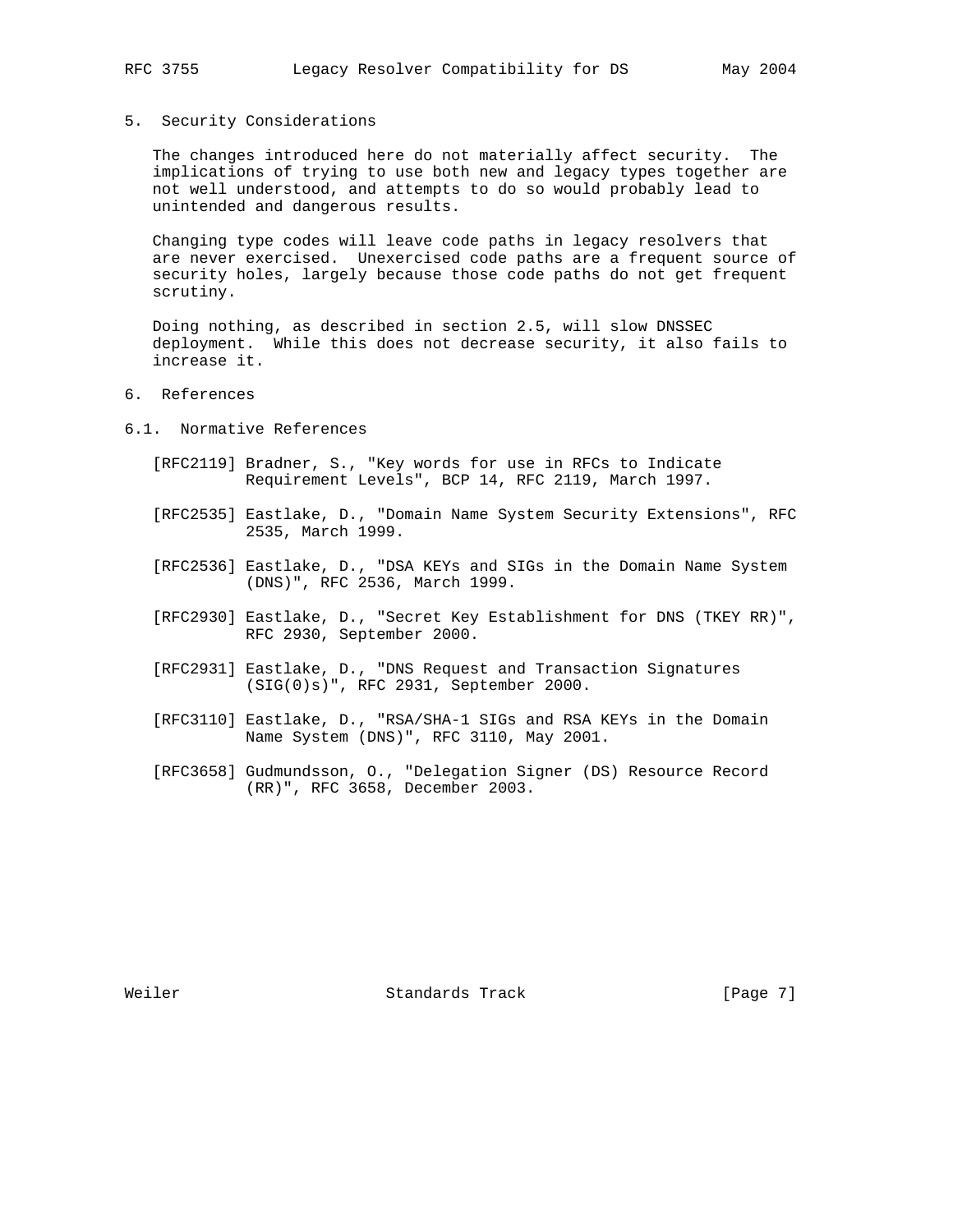- 6.2. Informative References
	- [RFC2065] Eastlake, 3rd, D. and C. Kaufman, "Domain Name System Security Extensions", RFC 2065, January 1997.
	- [RFC2671] Vixie, P., "Extension Mechanisms for DNS (EDNS0)", RFC 2671, August 1999.
	- [RFC3225] Conrad, D., "Indicating Resolver Support of DNSSEC", RFC 3225, December 2001.
	- [RFC3445] Massey, D., and S. Rose, "Limiting the Scope of the KEY Resource Record (RR)", RFC 3445, December 2002.
	- [RFC3597] Gustafsson, A., "Handling of Unknown DNS Resource Record (RR) Types", RFC 3597, September 2003.
- 7. Acknowledgments

 The changes introduced here and the analysis of alternatives had many contributors. With apologies to anyone overlooked, those include: Michael Graff, Johan Ihren, Olaf Kolkman, Mark Kosters, Ed Lewis, Bill Manning, Paul Vixie, and Suzanne Woolf.

 Thanks to Jakob Schlyter and Mark Andrews for identifying the incompatibility described in section 1.2.

 In addition to the above, the author would like to thank Scott Rose, Olafur Gudmundsson, and Sandra Murphy for their substantive comments.

8. Author's Address

 Samuel Weiler SPARTA, Inc. 7075 Samuel Morse Drive Columbia, MD 21046 USA

EMail: weiler@tislabs.com

Weiler **Standards Track** [Page 8]